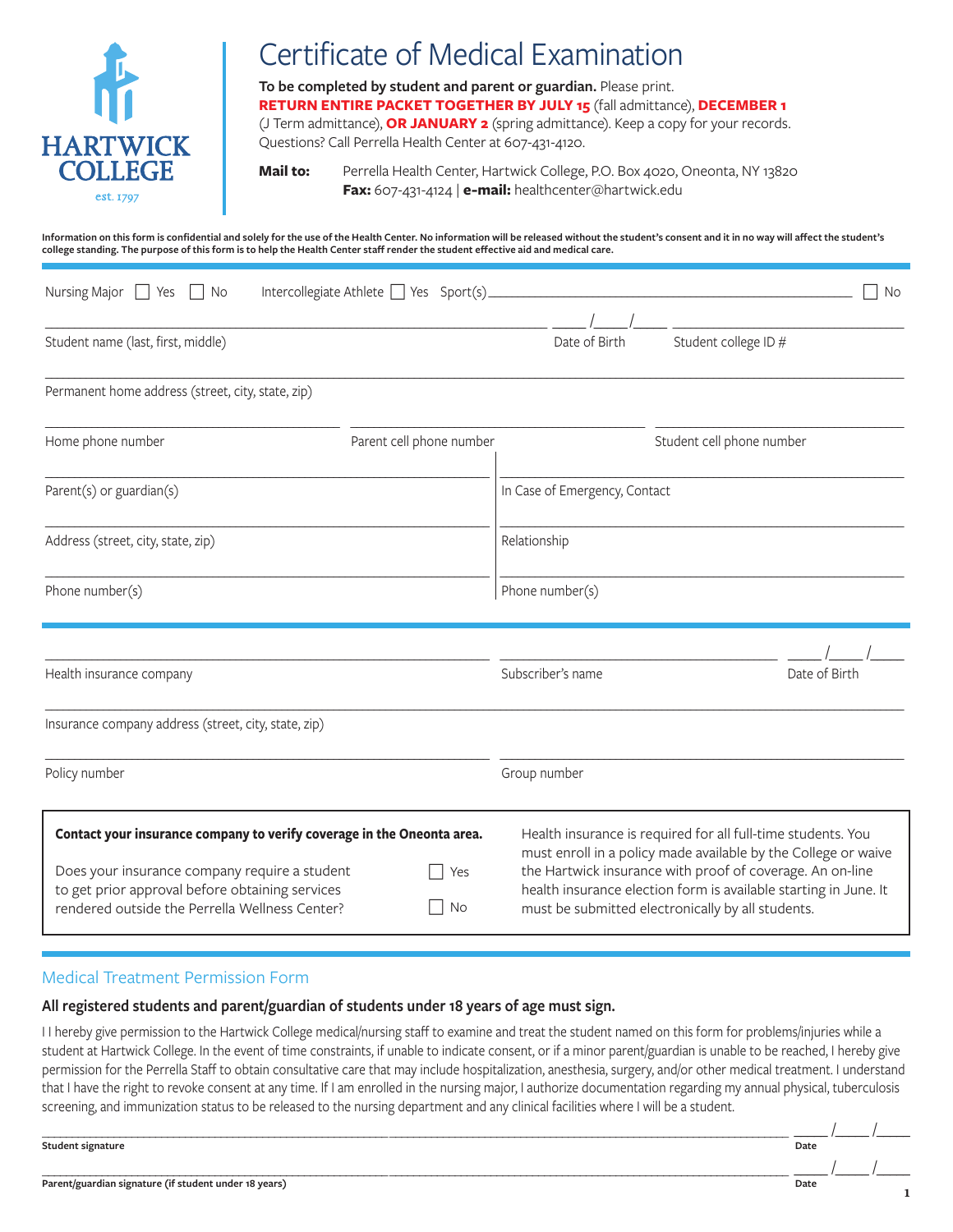# Family and Student Medical History

青

**To be completed by student and reviewed by health care provider.**

| <b>HARTWICK</b><br><b>COLLEGE</b>                           |                                              |                                                                                                                                         |                                                                                            |                                       |        |  |
|-------------------------------------------------------------|----------------------------------------------|-----------------------------------------------------------------------------------------------------------------------------------------|--------------------------------------------------------------------------------------------|---------------------------------------|--------|--|
|                                                             | Student Name                                 |                                                                                                                                         |                                                                                            | Date of Birth                         | Gender |  |
| <b>Family Medical History</b><br>siblings, children).       |                                              | If any of your immediate relatives have or have had the diseases listed, check the corresponding box (includes parents, grandparents,   |                                                                                            |                                       |        |  |
| Alcoholism                                                  |                                              | Death in family under 50                                                                                                                | High blood pressure                                                                        | Stroke                                |        |  |
| Anemia                                                      |                                              | <b>Diabetes</b>                                                                                                                         | Mental illness                                                                             | Tuberculosis                          |        |  |
| Bleeding tendency                                           |                                              | Heart disease                                                                                                                           | $\exists$ Migraines                                                                        | None of the above                     |        |  |
| $\exists$ Cancer                                            |                                              | Hereditary disorder                                                                                                                     | Obesity                                                                                    |                                       |        |  |
| <b>Student Medical History</b><br>Indicate past or present. |                                              | Intercollegiate athletes are required to complete pre-participation history form and physical exam form - see pages 7 and 8.            |                                                                                            |                                       |        |  |
| ADD/ADHD                                                    |                                              | Concussion: date                                                                                                                        | $\Box$ Joint injury                                                                        | Sexually transmitted disease          |        |  |
| Alcoholism                                                  |                                              | date                                                                                                                                    | Migraines                                                                                  | Spine or neck injury                  |        |  |
| $\Box$ Allergic rhinitis                                    |                                              | Counseling for depression                                                                                                               | Pelvic infection                                                                           | Substance abuse                       |        |  |
| $\Box$ Anemia                                               |                                              | Diabetes                                                                                                                                | $\Box$ Peptic ulcer                                                                        | Tuberculosis                          |        |  |
| Aspergers/Autism                                            |                                              | Eating disorders                                                                                                                        | $\exists$ Phlebitis                                                                        | Urinary tract infections              |        |  |
| $\exists$ Asthma                                            |                                              | History of heart disease/                                                                                                               | Pregnancies/abortions                                                                      | Viral hepatitis                       |        |  |
| $\Box$ Anxiety/panic attacks                                |                                              | heart problems                                                                                                                          | Recurrent ear infections                                                                   | $7$ Other: $\_\_\_\_\_\_\_\_\_\_\_\_$ |        |  |
| $\Box$ Bleeding trait                                       |                                              | Hypertension<br>(elevated blood pressure)                                                                                               | Recurrent throat infections                                                                |                                       |        |  |
| Cancer or malignancy                                        |                                              | Infectious mononucleosis                                                                                                                | Rheumatic fever                                                                            |                                       |        |  |
| Chicken pox: date_                                          |                                              | Inflammatory bowel disease                                                                                                              | Seizure disorders (epilepsy)                                                               | None of the above                     |        |  |
| Covid 19: date of diagnosis                                 |                                              |                                                                                                                                         | Athletes MUST discuss positive diagnosis with Sports Medicine prior to arriving on campus. |                                       |        |  |
| Surgeries (please list)                                     |                                              |                                                                                                                                         |                                                                                            |                                       |        |  |
|                                                             |                                              |                                                                                                                                         |                                                                                            | Date:                                 |        |  |
|                                                             |                                              |                                                                                                                                         |                                                                                            | _Date: _                              |        |  |
|                                                             | Present medications and dosage (Please list) |                                                                                                                                         |                                                                                            |                                       |        |  |
|                                                             |                                              | Medical indication for special dietary accommodations? $\Box$ Yes                                                                       | $\vert$ $\vert$ No                                                                         |                                       |        |  |
|                                                             |                                              | Contact Perrella Health Center at 607-431-4120 re: accommodations available.                                                            |                                                                                            |                                       |        |  |
|                                                             |                                              | Special academic accommodations needed? Please specify accommodations needed and contact the Center for Student Success at 607-431-4195 |                                                                                            |                                       |        |  |
|                                                             |                                              |                                                                                                                                         |                                                                                            |                                       |        |  |
| No known medication allergies                               |                                              |                                                                                                                                         |                                                                                            |                                       |        |  |
|                                                             |                                              |                                                                                                                                         |                                                                                            |                                       |        |  |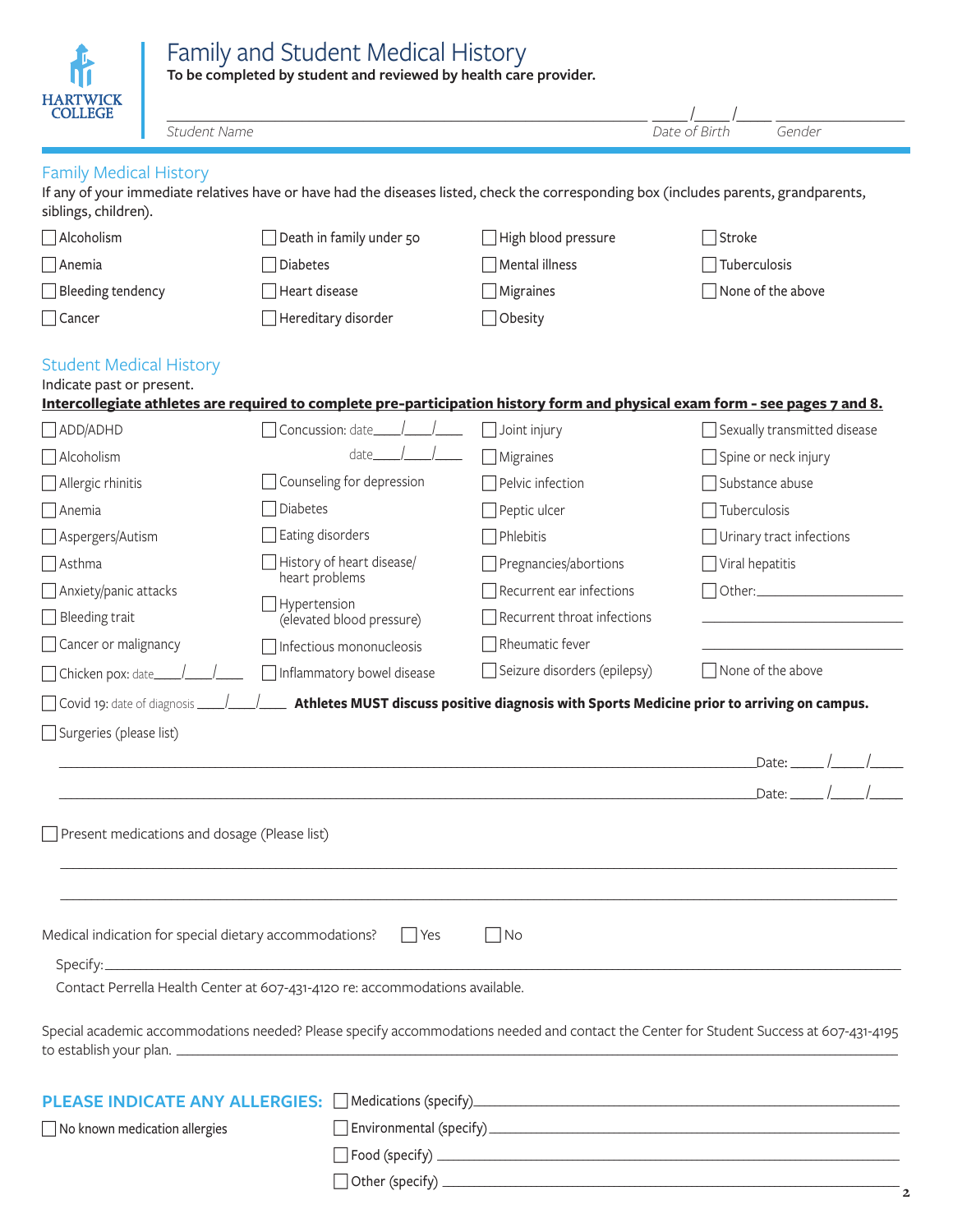

# Physical Examination Form

**Must be completed by physician, nurse practitioner, or physician's assistant.** Please print. **RETURN ENTIRE PACKET TOGETHER BY JULY 15** (fall admittance), **DECEMBER 1**  (J Term admittance), **OR JANUARY 2** (spring admittance). Keep a copy for your records. Questions? Call Perrella Health Center at 607-431-4120.

**Mail to:** Perrella Health Center, Hartwick College, P.O. Box 4020, Oneonta, NY 13820 **Fax:** 607-431-4124 | **e-mail:** healthcenter@hartwick.edu

## **WE REQUIRE THAT THE PHYSICAL EXAMINATION BE COMPLETED WITHIN 12 MONTHS OF THE START OF THE ACADEMIC YEAR. ATHLETE PHYSICALS MUST BE COMPLETED WITHIN 6 MONTHS OF FIRST PARTICIPATION.**

| Student name                                                                                                                                                                                                                                            |                                                              |                                                                                                       | Date of Birth<br>Date of Exam           |
|---------------------------------------------------------------------------------------------------------------------------------------------------------------------------------------------------------------------------------------------------------|--------------------------------------------------------------|-------------------------------------------------------------------------------------------------------|-----------------------------------------|
|                                                                                                                                                                                                                                                         | <b>Clinical Evaluation</b>                                   | <b>Normal</b>                                                                                         | Abnormal Please comment on all abnormal |
| Gender:                                                                                                                                                                                                                                                 | 1. Skin                                                      |                                                                                                       |                                         |
| Age:                                                                                                                                                                                                                                                    | 2. HEENT                                                     |                                                                                                       |                                         |
| Blood pressure:<br><u> 1980 - Jan Stein Stein Stein Stein Stein Stein Stein Stein Stein Stein Stein Stein Stein Stein Stein Stein Stein Stein Stein Stein Stein Stein Stein Stein Stein Stein Stein Stein Stein Stein Stein Stein Stein Stein Stein</u> | 3. Lymphatic                                                 |                                                                                                       |                                         |
| Pulse:                                                                                                                                                                                                                                                  | 4. Respiratory                                               |                                                                                                       |                                         |
| Height:                                                                                                                                                                                                                                                 | 5. Cardiovascular                                            |                                                                                                       |                                         |
| Weight:                                                                                                                                                                                                                                                 | 6. Musculoskeletal                                           |                                                                                                       |                                         |
| Vision:                                                                                                                                                                                                                                                 | 7. Hernia                                                    |                                                                                                       |                                         |
| Far: Right 20/                                                                                                                                                                                                                                          | 8. Abdomen                                                   |                                                                                                       |                                         |
| Corr. to 20/                                                                                                                                                                                                                                            | 9. GU                                                        |                                                                                                       |                                         |
| Far: Left 20/                                                                                                                                                                                                                                           | 10. GYN date last                                            |                                                                                                       |                                         |
| Corr. to 20/                                                                                                                                                                                                                                            | 11. Neurological                                             |                                                                                                       |                                         |
| Any operations, serious injuries,<br>or serious illness not noted at right?                                                                                                                                                                             | 12. Orthopaedic A. Shoulders<br><b>B.</b> Knees<br>C. Ankles | $L_{\rm max}$<br>Listen in the sea<br>$R$ <sub>----</sub><br>$R_{\text{max}}$<br>$R \frac{L}{L}$<br>R |                                         |
| Restrictions (specify):                                                                                                                                                                                                                                 | 13. History of Covid 19                                      | Date of diagnosis:                                                                                    |                                         |

By signing below I acknowledge review of the medical history pg 2 and completion of physical examination form. This student is able to engage in required physical education program and contact sports unless otherwise indicated. If a nursing major, student is medically cleared to wear respiratory protection and is in satisfactory condition to care for clients.

\_\_\_\_\_\_\_\_\_\_\_\_\_\_\_\_\_\_\_\_\_\_\_\_\_\_\_\_\_\_\_\_\_\_\_\_\_\_\_\_\_\_\_\_\_\_\_\_\_\_\_\_\_\_\_\_\_\_\_\_\_\_\_\_\_\_\_\_\_\_\_\_\_\_\_\_\_\_\_\_\_\_\_\_\_\_\_\_\_\_\_\_\_\_\_\_\_\_\_\_\_\_\_\_\_\_\_\_\_\_\_\_\_\_\_\_\_\_\_\_\_\_\_\_\_\_\_\_\_\_\_\_\_\_\_\_\_\_\_\_\_\_\_\_\_\_\_\_\_

\_\_\_\_\_\_\_\_\_\_\_\_\_\_\_\_\_\_\_\_\_\_\_\_\_\_\_\_\_\_\_\_\_\_\_\_\_\_\_\_\_\_\_\_\_\_\_\_\_\_\_\_\_\_\_\_\_\_\_\_\_\_\_\_\_\_\_\_\_\_\_\_\_\_\_\_\_\_\_\_\_\_\_\_\_\_\_\_\_\_\_\_\_\_\_\_\_\_\_\_\_\_\_\_\_\_\_\_\_\_\_\_\_\_\_\_\_\_\_\_\_\_\_\_\_\_\_\_\_\_\_\_\_\_\_\_\_\_\_\_\_\_\_\_\_\_\_\_\_

Name of healthcare provider (print) and the state of healthcare provider (print) and the state of healthcare provider (print) and the state of healthcare provider (print) and the state of healthcare provider (print) and th

\_\_\_\_\_\_\_\_\_\_\_\_\_\_\_\_\_\_\_\_\_\_\_\_\_\_\_\_\_\_\_\_\_\_\_\_\_\_\_\_\_\_\_\_\_\_\_\_\_\_\_\_\_\_\_\_\_\_ \_\_\_\_\_\_\_\_\_\_\_\_\_\_\_\_\_\_\_\_\_\_\_\_\_\_\_\_\_\_\_\_\_\_\_\_\_\_\_\_\_\_\_\_\_\_\_\_\_\_\_\_\_\_\_\_\_\_\_\_\_\_\_\_\_\_\_\_\_\_\_\_\_\_\_\_\_\_\_\_\_\_\_\_\_\_\_ **Address (street, city, state, zip)** 

 $\frac{1}{2}$  ,  $\frac{1}{2}$  ,  $\frac{1}{2}$  ,  $\frac{1}{2}$  ,  $\frac{1}{2}$  ,  $\frac{1}{2}$  ,  $\frac{1}{2}$  ,  $\frac{1}{2}$  ,  $\frac{1}{2}$  ,  $\frac{1}{2}$  ,  $\frac{1}{2}$  ,  $\frac{1}{2}$  ,  $\frac{1}{2}$  ,  $\frac{1}{2}$  ,  $\frac{1}{2}$  ,  $\frac{1}{2}$  ,  $\frac{1}{2}$  ,  $\frac{1}{2}$  ,  $\frac{1$ \_\_\_\_\_ **Signature of healthcare provider Date**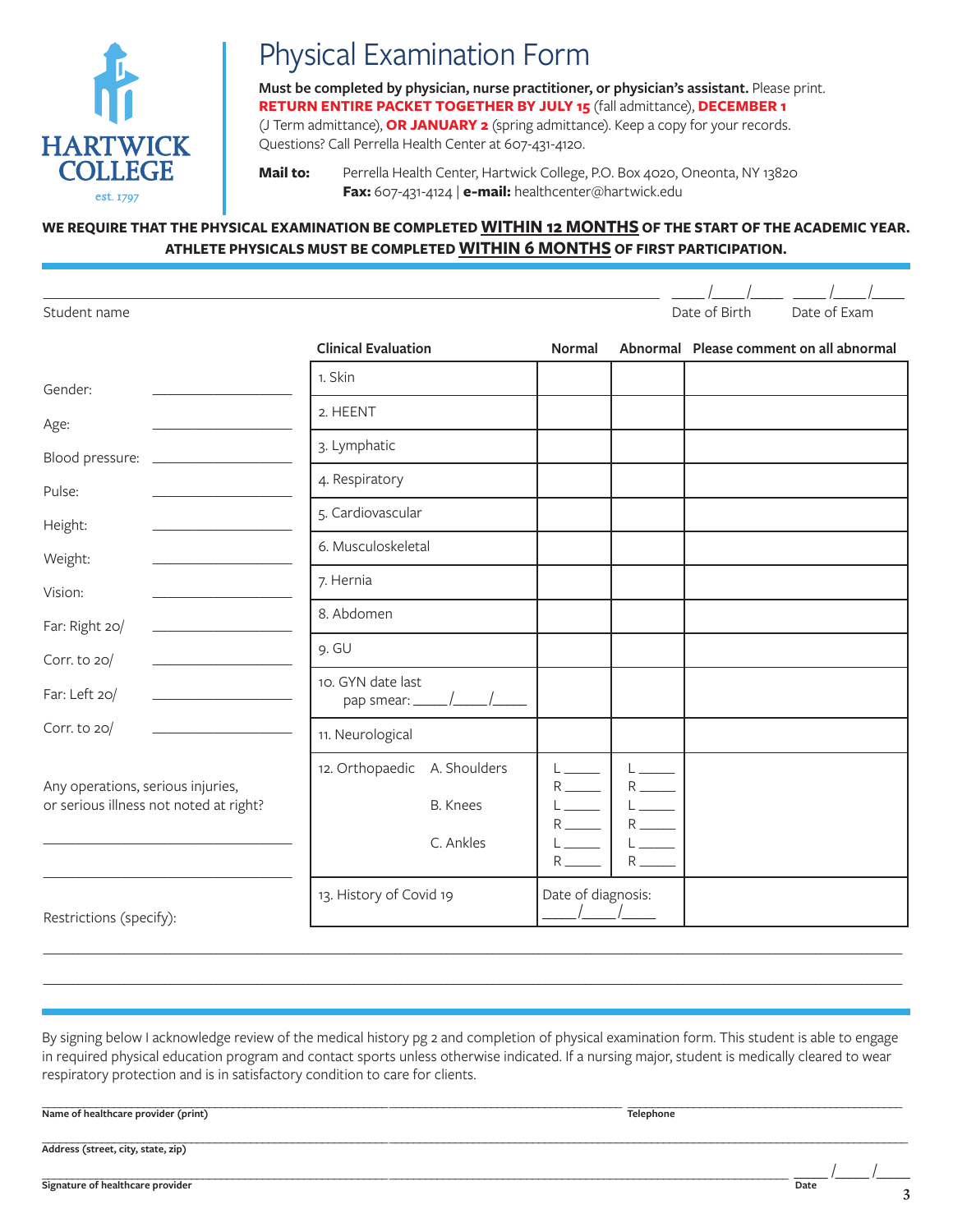

*Student Name Date of Birth*

\_\_\_\_\_\_\_\_\_\_\_\_\_\_\_\_\_\_\_\_\_\_\_\_\_\_\_\_\_\_\_\_\_\_\_\_\_\_\_\_\_\_\_\_\_\_\_\_\_\_\_\_\_\_\_\_\_\_\_\_\_\_\_\_\_\_\_\_\_\_\_\_\_\_\_\_\_\_\_\_\_\_\_\_\_\_\_\_\_\_\_ \_\_\_\_\_ /\_\_\_\_\_ /\_\_\_\_\_

Clinicians should review and verify the information below. Persons for whom YES is answered in Part A are candidates for either Mantoux tuberculin skin test (TST) or Interferon Gamma Release Assay (IGRA), unless a previous positive test has been documented. Per current CDC guidelines history of BCG vaccination is not a contraindication for a TST.

History of positive TST or IGRA blood test? (If yes, document in Part B)  $\Box$  Yes  $\Box$  No

History of BCG vaccination? (If yes, Consider IGRA if possible)  $\Box$  Yes  $\Box$  No

| <b>A: Required For ALL Students</b>                                                     |
|-----------------------------------------------------------------------------------------|
| Has this student been in close contact with anyone with active TB? $\Box$ Yes $\Box$ No |

u Was this student born in or has this student lived in or visited any countries that are **NOT** on the list below for more than one month?

 $\Box$  Yes  $\Box$  No Country:

Does the student have persistent cough with night sweats, loss of weight, fatigue, or fever?  $\Box$  Yes  $\Box$  No

**If you answer yes to any of these questions, complete section B.** 

## **The countries listed below are without epidemic TB.**

**AMERICAN REGION:** USA, Bermuda, British Virgin Islands, Canada, Cayman Islands, Chile, Costa Rica, Cuba, Jamaica, Saint Kitts and Nevis, Puerto Rico, Saint Lucia, Trinidad, Virgin Islands

**EUROPEAN REGION:** Albania, Belgium, Cyprus, Denmark, Finland, France, Germany, Greece, Iceland, Ireland, Italy, Liechtenstein, Luxembourg, Malta, Monaco, Netherlands, Norway, San Marino, Slovakia, Slovenia, Spain, Sweden, Switzerland, United Kingdom

**WESTERN PACIFIC REGION:** American Samoa, Australia, New Zealand

**MIDDLE EAST REGION:** Israel, Jordan, Lebanon, United Arab Emirates

If the student is from one of the above regions, skip Section B. If not, Section B must be completed.

| <b>B: Required For Any Students From Regions NOT Listed Above</b>                                                                                                                                                                                                             |                                                                                                                   |  |  |
|-------------------------------------------------------------------------------------------------------------------------------------------------------------------------------------------------------------------------------------------------------------------------------|-------------------------------------------------------------------------------------------------------------------|--|--|
| <b>Tuberculosis screening test (TST):</b><br>Must submit date placed, date read, and induration in mm even if o. May<br>submit attached copy of Quantiferon Gold blood test instead of TST.                                                                                   | Date placed $\frac{1}{\sqrt{1-\frac{1}{2}}}\sqrt{1-\frac{1}{2}}$<br>Date read $\frac{1}{\sqrt{2}}$ /              |  |  |
| If TST $\left(\frac{1}{2}\right)$ = 10 mm in most cases) or Quantiferon is positive,<br>you must submit copy of CXR report.<br>Treatment received for positive TST? $\Box$ Yes $\Box$ No<br>$\triangleright$ Treatment was discussed and declined? $\square$ Yes $\square$ No | $CXR$ result $\qquad \qquad$ Date $\qquad \qquad$<br>and dates taken: _____ /_____ /______ to _____ /_____ /_____ |  |  |

u *Nursing majors must complete 2 step TST on pg. 5*

\_\_\_\_\_\_\_\_\_\_\_\_\_\_\_\_\_\_\_\_\_\_\_\_\_\_\_\_\_\_\_\_\_\_\_\_\_\_\_\_\_\_\_\_\_\_\_\_\_\_\_\_\_\_\_\_\_\_ \_\_\_\_\_\_\_\_\_\_\_\_\_\_\_\_\_\_\_\_\_\_\_\_\_\_\_\_\_\_\_\_\_\_\_\_\_\_\_\_\_\_\_\_\_\_\_\_\_\_\_\_\_\_\_\_\_\_\_\_\_\_\_\_\_\_\_ \_\_\_\_\_ /  $R$  **REQUIRED:** Healthcare provider signature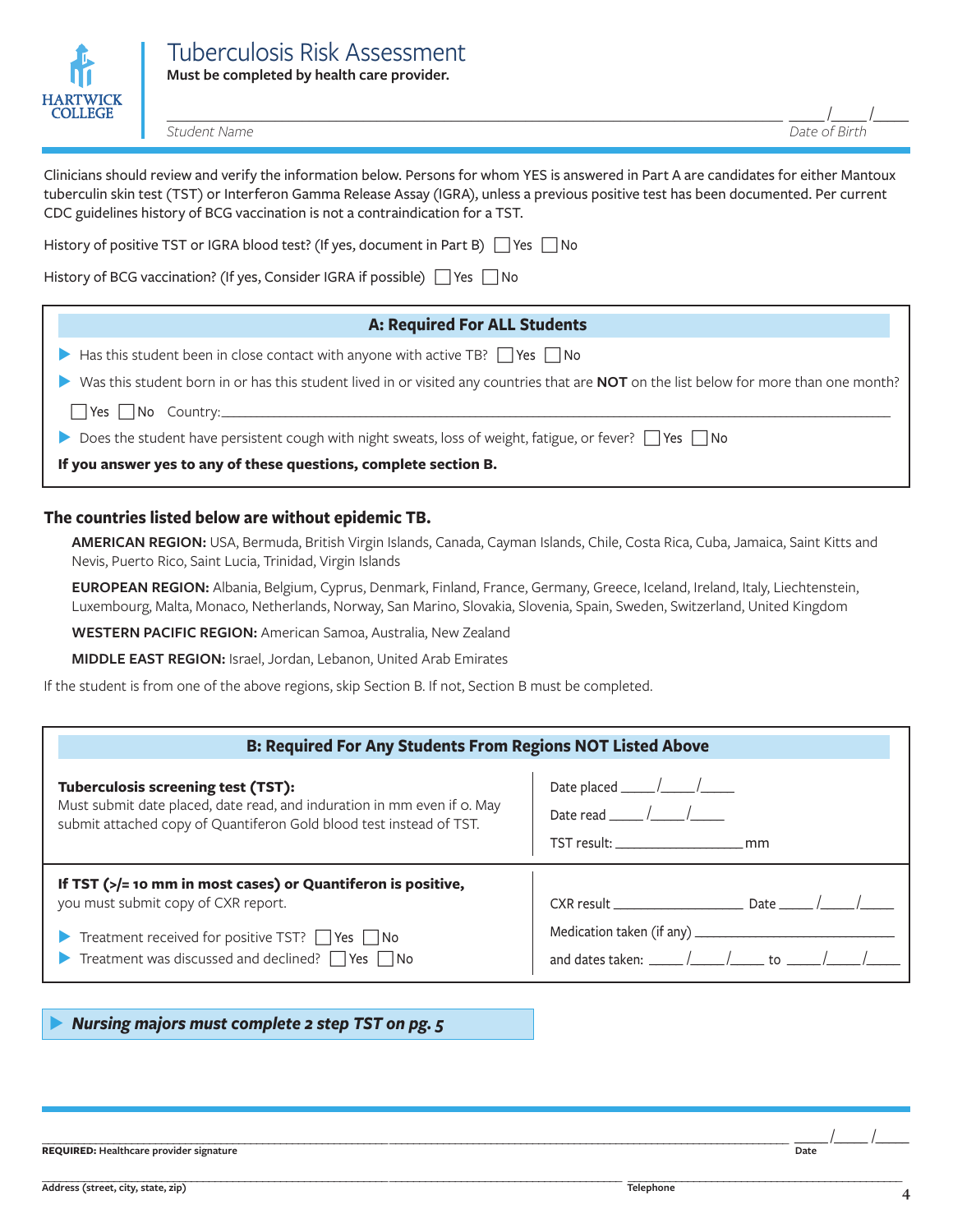

**Must be completed by health care provider, or attach official immunization record.**

| COLLEGE<br>Student Name                                                                                                                                                                                                                             | Date of Birth                                                                                                                                                                                                                                                                                                                                                                                                            |
|-----------------------------------------------------------------------------------------------------------------------------------------------------------------------------------------------------------------------------------------------------|--------------------------------------------------------------------------------------------------------------------------------------------------------------------------------------------------------------------------------------------------------------------------------------------------------------------------------------------------------------------------------------------------------------------------|
| Required: Part I, A-E                                                                                                                                                                                                                               | <b>Recommended: Part 2</b>                                                                                                                                                                                                                                                                                                                                                                                               |
| A. M.M.R. (Measles, Mumps, Rubella) Two doses given after age<br>1-year required by NYS PHL 2165.<br>(minimum 28 days apart)                                                                                                                        | <b>A.</b> Hepatitis B<br>Dose 1: $\frac{1}{2}$ /<br>Dose 2: $\frac{1}{1}$ /<br>Dose 3: $\frac{1}{\sqrt{2}}$                                                                                                                                                                                                                                                                                                              |
| <b>B.</b> DPT (Diphtheria/Pertussis/Tetanus)<br>Booster-Tdap within last 10<br>years: $\frac{\sqrt{2}}{2}$                                                                                                                                          | <b>B.</b> Varicella (chicken pox)<br>Dose 2: $\frac{\sqrt{2}}{2}$<br>OR date of disease: $\sqrt{ }$                                                                                                                                                                                                                                                                                                                      |
| Polio: Completed primary series of polio immunization:<br>C.<br>Last booster: $\frac{1}{\sqrt{2}}$                                                                                                                                                  | C. Quadrivalent Human Papillomavirus vaccine (HPV)<br>Dose 3: $\frac{\sqrt{2}}{2}$                                                                                                                                                                                                                                                                                                                                       |
| <b>D.</b> Meningococcal tetravalent conjugate<br>BOOSTER DOSE REQUIRED WITHIN 5 YEARS OF START OF ACADEMIC YEAR.<br>(A.C.Y.W.)<br>Menactra or Menveo<br>(Include all dates recieved)<br>Date: $\frac{1}{\sqrt{2}}$<br>Date: $\frac{1}{\sqrt{2\pi}}$ | <b>D.</b> Meningitis B vacine (Bexsero or Trumenba)<br>Dose 1: $\frac{1}{\sqrt{2}}$<br>Dose 2: $\frac{\sqrt{2}}{2}$                                                                                                                                                                                                                                                                                                      |
| Е.<br>SARS-CoV-2 (COVID-19)<br>Date: $\frac{1}{\sqrt{2}}$<br>Date: $\frac{1}{\sqrt{2}}$ /<br>Date: $/$<br>(Copy of vaccine card should be included with forms)                                                                                      | Proof of immunity to measles, mumps, and rubella is required by NYS Health Law for all<br>students registered for six or more credits. Medical exemptions are possible. Contact the<br>Perrella Wellness Center at 607-431-4120 for questions or more information.<br>Proof of COVID-19 vaccination is required by Hartwick College. Requests for<br>accommodation will be reviewed per the Covid 19 vaccination policy. |

| <b>REQUIRED FOR NURSING MAJORS ONLY</b>                                                                                                                                                                                                                                                           |                                                                                                                                                                                                                                                                                                                                                                                                                                                                                                                                                                                                                                                                                        |  |
|---------------------------------------------------------------------------------------------------------------------------------------------------------------------------------------------------------------------------------------------------------------------------------------------------|----------------------------------------------------------------------------------------------------------------------------------------------------------------------------------------------------------------------------------------------------------------------------------------------------------------------------------------------------------------------------------------------------------------------------------------------------------------------------------------------------------------------------------------------------------------------------------------------------------------------------------------------------------------------------------------|--|
| <b>B.</b> Varicella (chicken pox)<br>A. Hepatitis B vaccine<br>History of disease?<br>Dose 1: $\frac{1}{\sqrt{2}}$<br>Yes, date required:<br>Dose 2: $\frac{1}{1}$ /<br>No, immunization dates:<br>OR Positive titer date:<br>$\frac{1}{2}$<br>Dose 2: $\frac{1}{1}$ /<br>OR Positive titer date: | C. Initial 2-step Tuberculosis screening test (TST)<br>(if first step negative, give second test 1-3 weeks later)<br>Results _______________ mm induration $\Box$ Pos. $\Box$ Neg.<br>Step 2. TST date planted: $\frac{1}{\sqrt{1-\frac{1}{2}}}$ date read: $\frac{1}{\sqrt{1-\frac{1}{2}}}$<br>Results_______________ mm induration $\Box$ Pos. $\Box$ Neg.<br><b>OR</b> Quantiferon Gold: Results: ______________ (attach copy of result)<br>If test is positive or there is a history of positive TST, chest x-ray is required.<br>Date: $\frac{1}{\sqrt{2}}$ Results:<br>Attach a copy of chest x-ray results. Attach plan for prophylactic therapy<br>if chest x-ray is positive. |  |

\_\_\_\_\_\_\_\_\_\_\_\_\_\_\_\_\_\_\_\_\_\_\_\_\_\_\_\_\_\_\_\_\_\_\_\_\_\_\_\_\_\_\_\_\_\_\_\_\_\_\_\_\_\_\_\_\_\_ \_\_\_\_\_\_\_\_\_\_\_\_\_\_\_\_\_\_\_\_\_\_\_\_\_\_\_\_\_\_\_\_\_\_\_\_\_\_\_\_\_\_\_\_\_\_\_\_\_\_\_\_\_\_\_\_\_\_\_\_\_\_\_\_\_\_\_ \_\_\_\_\_ / \_\_\_\_\_ /\_\_\_\_\_ **REQUIRED: Healthcare provider signature Date**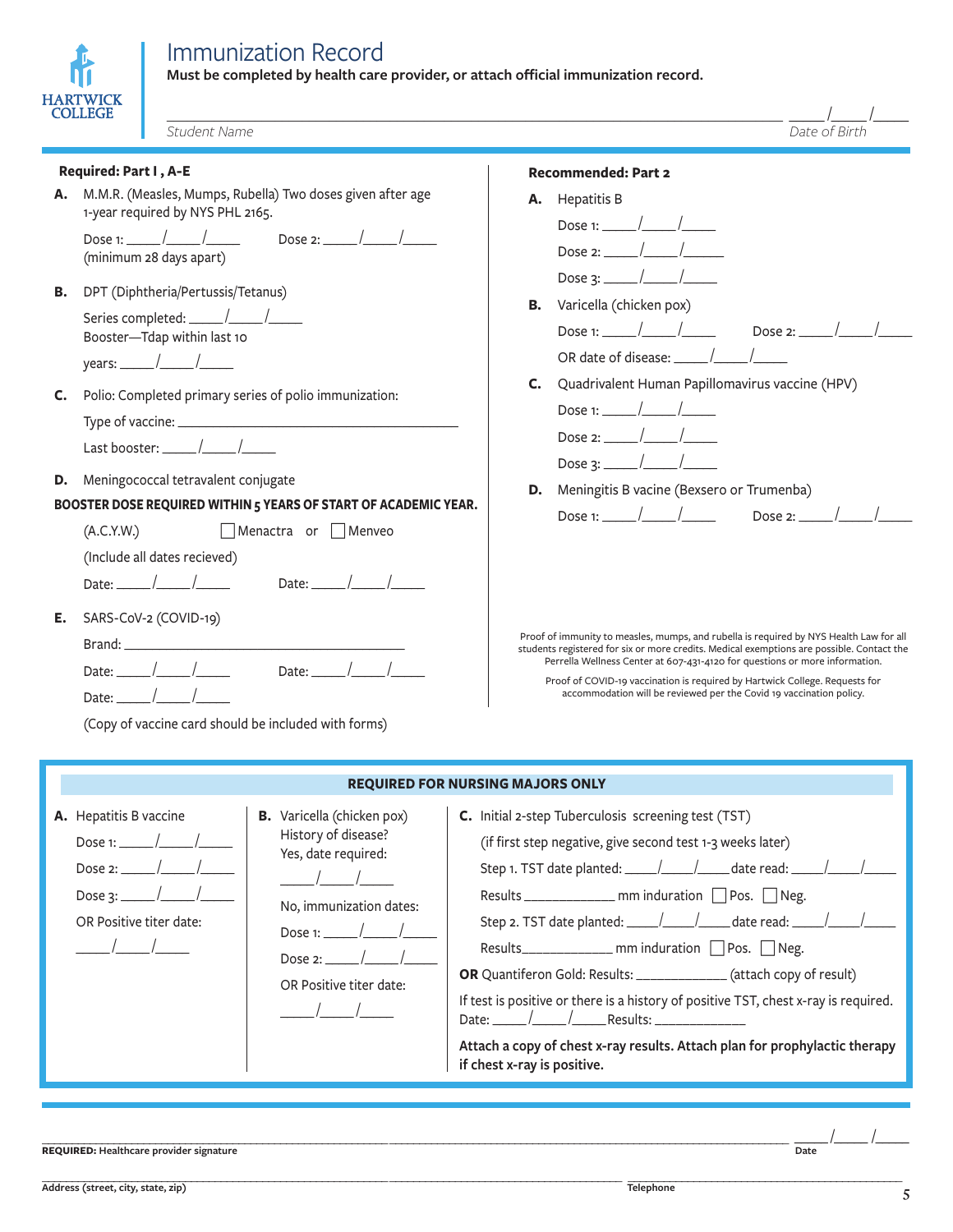

# Meningococcal Vaccination Response Form

**New York State Public Health Law requires that all college and university students enrolled for at least six (6) semester hours or the equivalent per semester, or at least four (4) semester hours per quarter, complete and return the following form to Hartwick College.** 

#### **Check one box and sign below.**

I have (for students under the age of 18: My child has):

 $\Box$  had meningococcal immunization within the past 5 years. The vaccine record is attached.

*[Note: The Advisory Committee on Immunization Practices recommends that all first-year college students up to age 21 years should have at least 1 dose of Meningococcal ACWY vaccine not more than 5 years before enrollment, preferably on or after their 16th birthday, and that young adults aged 16 through 23 years may choose to receive the Meningococcal B vaccine series. College and university students should discuss the Meningococcal B vaccine with a healthcare provider.]*

- $\Box$  read, or have had explained to me, the information regarding meningococcal disease. I (my child) will obtain immunization against meningococcal disease **within 30 days** from my private health care provider or Hartwick College. (cost \$120.00)
- c read, or have had explained to me, the information regarding meningococcal disease. I understand the risks of not receiving the vaccine. I have decided that I (my child) will **not** obtain immunization against meningococcal disease.
- Completed the two dose series of Quadrivalent meningococcal vaccine. My last dose was greater than 5 years ago. I have read, or have had explained to me, the information regarding meningococcal disease. I understand the risks and I have decided that I (my child) **will decline** to recieve a booster dose of the immunization against meningococcal disease.

| Signed (by Student) OR (Parent/Guardian if student is a minor) | Date                         |
|----------------------------------------------------------------|------------------------------|
| Print Student's name (last, first, middle)                     | <b>Student Date of Birth</b> |
| <b>Student email address</b>                                   | Student college ID #         |
| Student mailing address (street, city, state, zip)             |                              |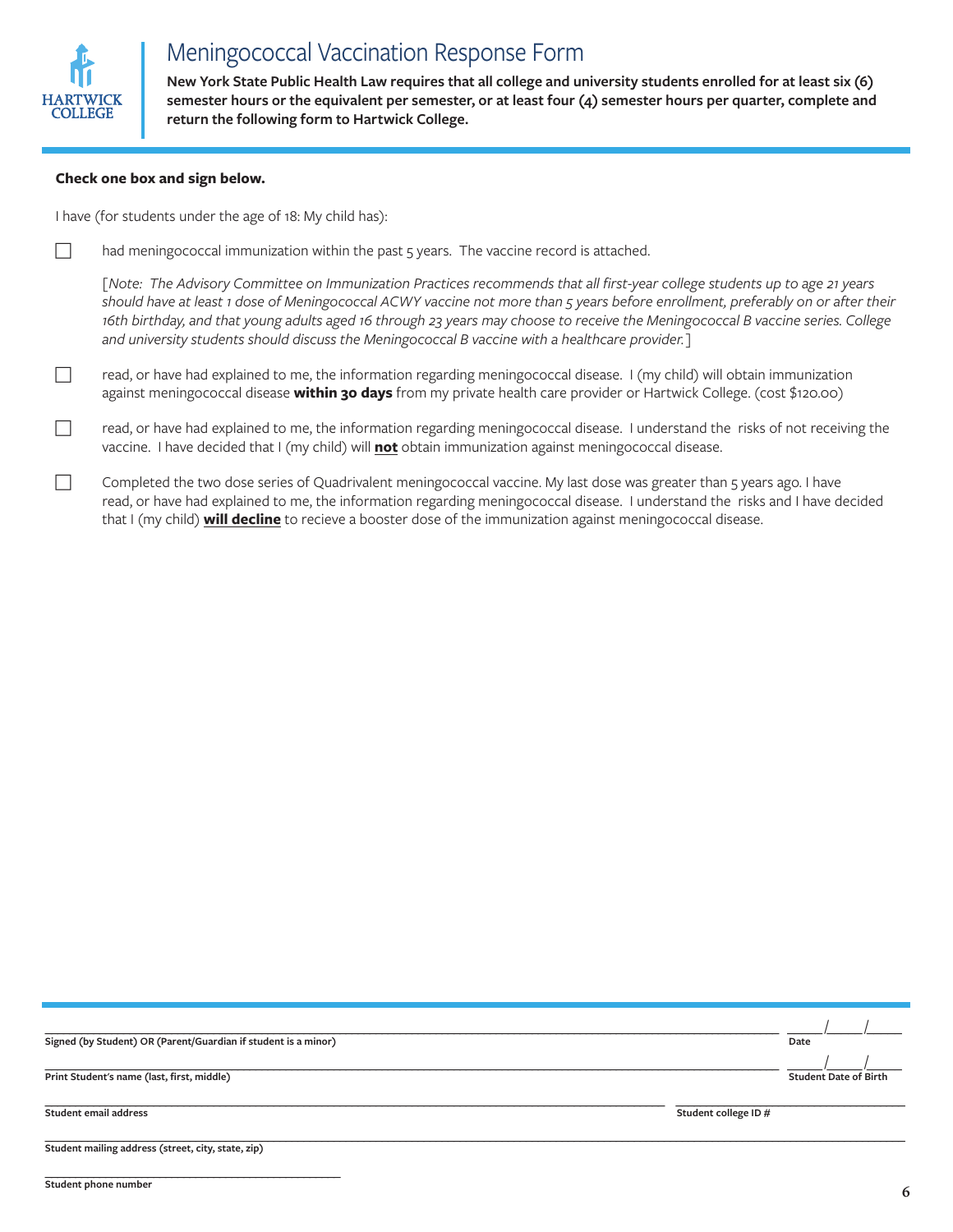

\_\_\_\_\_\_\_\_\_\_\_\_\_\_\_\_\_\_\_\_\_\_\_\_\_\_\_\_\_\_\_\_\_\_\_\_\_\_\_\_\_\_\_\_\_\_\_\_\_\_\_\_\_\_\_\_\_\_\_\_\_\_\_\_\_\_\_\_\_\_\_\_\_\_\_\_\_\_\_\_\_\_\_\_\_\_\_\_\_\_\_ \_\_\_\_\_ /\_\_\_\_\_ /\_\_\_\_\_

*Student Name Date of Birth*

This form authorizes the use and disclosure of individually identifiable health information to the Bassett Healthcare Network of Providers.

The Perrella Health Center at Hartwick College utilizes an electronic medical record-keeping system (EMR) in affiliation with the Bassett Healthcare Network. This system allows the Perrella Health Center and/or the Bassett Healthcare Network of Providers to access different components of any patient's "chart" and also provide up-to-date information to any provider in the Bassett Healthcare Network who might see patients on an emergency basis and/or when our clinic is closed. The Perrella Health Center also can promptly access test results as they are completed, bypassing clerical turnaround times. EMR is a welcome addition at the Perrella Health Center as we strive to provide efficient, comprehensive healthcare to our students.

- 1. I authorize the use and/or disclosure of my health information as described below.
- 2. My health information will be shared only between the Perrella Health Center and the Bassett Healthcare Network of Providers to facilitate continuity of care in the event I require treatment by the Fox Hospital Emergency Department or FoxNow walk-in clinic. It also will be available to Bassett Network affiliated specialists if I should require their services. This also will enable the Perrella Health Center to access my test results (laboratory tests, x-rays, cultures, etc.) in a timely manner in order to expedite my care.
- 3. I understand that the information in my health record may include information regarding the use of drug and alcohol treatment services, HIV/AIDS treatment, mental health services, reproductive health services, and treatment for sexually transmitted diseases.

Note: Psychotherapy records from our College counselors, other than referrals to our providers, may be used/disclosed only pursuant to a separate signed authorization pertaining only to psychotherapy records.

- 4. I understand that the information I authorize to be used or disclosed may be used only within the Bassett Healthcare Network of providers, but may be subject to re-disclosure. Re-disclosure designates that the information is no longer protected under federal privacy regulations. The facility, its employees, officers, and physicians are hereby released from any legal responsibility or liability for disclosure of the above information to the extent indicated and authorized herein.
- 5. I understand that this authorization is subject to revocation at any time. I understand that if I revoke this authorization, I must do so in writing and present my written revocation to the Perrella Health Center at Hartwick College. I understand the revocation will not apply to information that has already been released in response to this authorization. I understand the revocation will not apply to my insurance company when the law provides my insurer with the right to contest a claim under my policy. Unless otherwise revoked, this authorization will expire on the date of graduation or other official permanent separation from the College.
- 6. I understand that authorizing the disclosure of this health information is voluntary. I can refuse to sign this authorization, but do acknowledge that by refusing to authorize, communication may be delayed. I understand that I need not sign this form to assure treatment. I understand that I may inspect or copy the information to be used or disclosed, as provided by the CFR 164.524. If I have any questions about disclosure of my health information, I can contact the director of the Perrella Health Center by calling 607-431-4120.

| Student name (please print)                                             | Signature of student (or person authorized to consent for student) | Date signed |
|-------------------------------------------------------------------------|--------------------------------------------------------------------|-------------|
| Parent/guardian name if student is under 18 years of age (please print) | Signature of Parent/guardian                                       | Date signed |
| Signature of staff person at Perrella Health Center                     | Title                                                              | Date signed |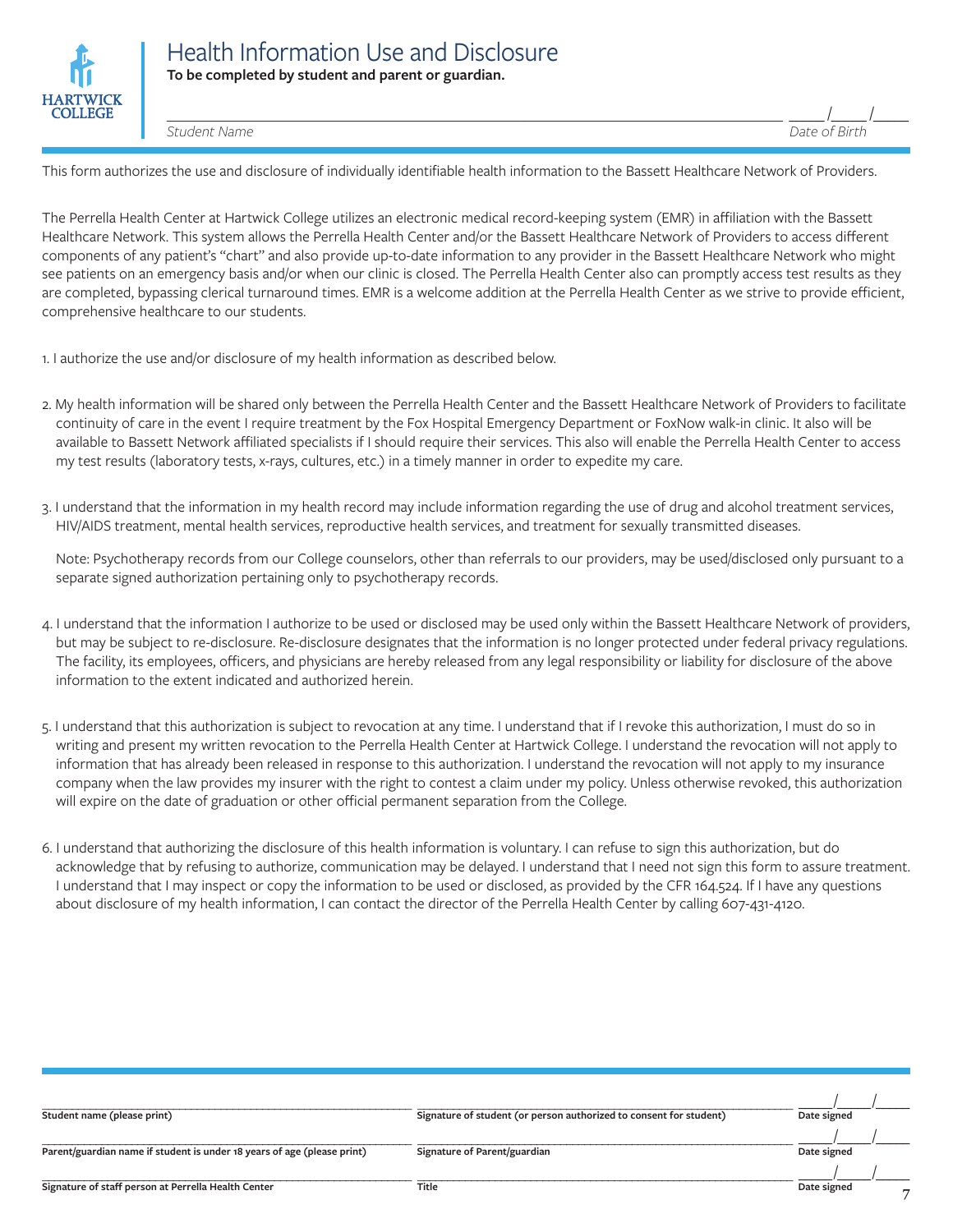# History Form | Intercollegiate Athletes Only

**Date of exam must be kept within 12 calendar months to maintain eligibility.**

| Ⅲ                                 |  |
|-----------------------------------|--|
| <b>HARTWICK</b><br><b>COLLEGE</b> |  |

### *Student Name* \_\_\_\_\_\_\_\_\_\_\_\_\_\_\_\_\_\_\_\_\_\_\_\_\_\_\_\_\_\_\_\_\_\_\_\_\_\_\_\_\_\_\_\_\_\_\_\_\_\_\_\_\_\_\_\_\_\_\_\_\_\_\_\_\_\_\_\_\_\_\_\_\_\_\_\_\_\_\_\_\_\_\_\_\_\_\_ *Date of Exam* \_\_\_\_\_\_ /

| Date of Exam |  |  |
|--------------|--|--|
|              |  |  |

\_\_\_\_\_\_ *Gender \_\_\_\_\_\_\_\_\_\_\_\_\_\_\_\_\_\_\_\_\_\_*

 $\overline{\phantom{a}}$ 

 $\overline{\phantom{a}}$ 

| ∼<br>- |  |  |
|--------|--|--|
|        |  |  |

#### **Form must be completed and returned to Perrella Health Center at least 2 weeks prior to sports participation. NO EXCEPTIONS.** Questions? Call Perrella Wellness Center at: 607-431-4120 | Fax: 607-431-4124 | email: healthcenter@hartwick.edu

| <b>GENERAL QUESTIONS</b><br>Has a doctor ever denied or restricted your participation in sports for any<br>reason?<br>Do you have any ongoing medical conditions? If so, please identify below:<br>Asthma Anemia Diabetes Infections Other:<br>Have you ever spent the night in the hospital?<br>Have you ever had surgery?<br><b>HEART HEALTH QUESTIONS ABOUT YOU</b><br>Have you ever passed out or nearly passed out DURING or AFTER exercise?<br>Have you ever had discomfort, pain, tightness, or pressure in your chest<br>during exercise?<br>Does your heart ever race or skip beats (irregular beats) during exercise?<br>Has a doctor ever told you that you have any heart problems? | Yes/No<br>$\Box$ $\Box$<br>$\Box$<br>$\begin{array}{ccc} \hline \end{array}$<br>$\Box$<br>$\Box$<br>$\Box$<br>⊔<br>Yes/No<br>⊔<br>$\Box$<br>$\Box$<br>$\Box$                                                                                                                                                                                              | <b>OTHER MEDICAL QUESTIONS</b><br>22. Do you cough, wheeze, or have difficulty breathing during or after exercise?<br>23. Have you ever used an inhaler or taken asthma medicine?<br>24. Were you born without or are you missing a kidney, an eye, a testicle (males),<br>your spleen, or any other organ?<br>25. Do you have groin pain or a painful bulge or hernia in the groin area?<br>26. Have you had infectious mononucleosis (mono) within the last month?<br>27. Do you have any rashes, pressure sores, or other skin problems? (i.e. MRSA)<br>28. Have you ever had a head injury or concussion?<br>Have you ever had a hit or blow to the head that caused confusion,<br>29. | Yes/No<br>$\Box$<br>$\Box$ $\Box$<br>$\Box$ $\Box$<br>$\perp$<br>H<br>$\Box$ $\Box$<br>$\Box$ $\Box$                                                                                                                                                                                                                                                                                                                                                                                                                                                                                                               | $\Box$<br>$\Box$                                                                                                                                                                    |
|-------------------------------------------------------------------------------------------------------------------------------------------------------------------------------------------------------------------------------------------------------------------------------------------------------------------------------------------------------------------------------------------------------------------------------------------------------------------------------------------------------------------------------------------------------------------------------------------------------------------------------------------------------------------------------------------------|-----------------------------------------------------------------------------------------------------------------------------------------------------------------------------------------------------------------------------------------------------------------------------------------------------------------------------------------------------------|--------------------------------------------------------------------------------------------------------------------------------------------------------------------------------------------------------------------------------------------------------------------------------------------------------------------------------------------------------------------------------------------------------------------------------------------------------------------------------------------------------------------------------------------------------------------------------------------------------------------------------------------------------------------------------------------|--------------------------------------------------------------------------------------------------------------------------------------------------------------------------------------------------------------------------------------------------------------------------------------------------------------------------------------------------------------------------------------------------------------------------------------------------------------------------------------------------------------------------------------------------------------------------------------------------------------------|-------------------------------------------------------------------------------------------------------------------------------------------------------------------------------------|
|                                                                                                                                                                                                                                                                                                                                                                                                                                                                                                                                                                                                                                                                                                 |                                                                                                                                                                                                                                                                                                                                                           |                                                                                                                                                                                                                                                                                                                                                                                                                                                                                                                                                                                                                                                                                            |                                                                                                                                                                                                                                                                                                                                                                                                                                                                                                                                                                                                                    |                                                                                                                                                                                     |
|                                                                                                                                                                                                                                                                                                                                                                                                                                                                                                                                                                                                                                                                                                 |                                                                                                                                                                                                                                                                                                                                                           |                                                                                                                                                                                                                                                                                                                                                                                                                                                                                                                                                                                                                                                                                            |                                                                                                                                                                                                                                                                                                                                                                                                                                                                                                                                                                                                                    |                                                                                                                                                                                     |
|                                                                                                                                                                                                                                                                                                                                                                                                                                                                                                                                                                                                                                                                                                 |                                                                                                                                                                                                                                                                                                                                                           |                                                                                                                                                                                                                                                                                                                                                                                                                                                                                                                                                                                                                                                                                            |                                                                                                                                                                                                                                                                                                                                                                                                                                                                                                                                                                                                                    |                                                                                                                                                                                     |
|                                                                                                                                                                                                                                                                                                                                                                                                                                                                                                                                                                                                                                                                                                 |                                                                                                                                                                                                                                                                                                                                                           |                                                                                                                                                                                                                                                                                                                                                                                                                                                                                                                                                                                                                                                                                            |                                                                                                                                                                                                                                                                                                                                                                                                                                                                                                                                                                                                                    |                                                                                                                                                                                     |
|                                                                                                                                                                                                                                                                                                                                                                                                                                                                                                                                                                                                                                                                                                 |                                                                                                                                                                                                                                                                                                                                                           |                                                                                                                                                                                                                                                                                                                                                                                                                                                                                                                                                                                                                                                                                            |                                                                                                                                                                                                                                                                                                                                                                                                                                                                                                                                                                                                                    |                                                                                                                                                                                     |
|                                                                                                                                                                                                                                                                                                                                                                                                                                                                                                                                                                                                                                                                                                 |                                                                                                                                                                                                                                                                                                                                                           |                                                                                                                                                                                                                                                                                                                                                                                                                                                                                                                                                                                                                                                                                            |                                                                                                                                                                                                                                                                                                                                                                                                                                                                                                                                                                                                                    |                                                                                                                                                                                     |
|                                                                                                                                                                                                                                                                                                                                                                                                                                                                                                                                                                                                                                                                                                 |                                                                                                                                                                                                                                                                                                                                                           |                                                                                                                                                                                                                                                                                                                                                                                                                                                                                                                                                                                                                                                                                            |                                                                                                                                                                                                                                                                                                                                                                                                                                                                                                                                                                                                                    |                                                                                                                                                                                     |
|                                                                                                                                                                                                                                                                                                                                                                                                                                                                                                                                                                                                                                                                                                 |                                                                                                                                                                                                                                                                                                                                                           |                                                                                                                                                                                                                                                                                                                                                                                                                                                                                                                                                                                                                                                                                            |                                                                                                                                                                                                                                                                                                                                                                                                                                                                                                                                                                                                                    |                                                                                                                                                                                     |
|                                                                                                                                                                                                                                                                                                                                                                                                                                                                                                                                                                                                                                                                                                 |                                                                                                                                                                                                                                                                                                                                                           | ┓┍<br>prolonged headache, or memory problems?                                                                                                                                                                                                                                                                                                                                                                                                                                                                                                                                                                                                                                              |                                                                                                                                                                                                                                                                                                                                                                                                                                                                                                                                                                                                                    |                                                                                                                                                                                     |
|                                                                                                                                                                                                                                                                                                                                                                                                                                                                                                                                                                                                                                                                                                 |                                                                                                                                                                                                                                                                                                                                                           | 30. Do you have a history of seizure disorder?                                                                                                                                                                                                                                                                                                                                                                                                                                                                                                                                                                                                                                             | $\Box$ $\Box$                                                                                                                                                                                                                                                                                                                                                                                                                                                                                                                                                                                                      |                                                                                                                                                                                     |
|                                                                                                                                                                                                                                                                                                                                                                                                                                                                                                                                                                                                                                                                                                 | $\vert \ \ \vert$<br>$\Box$                                                                                                                                                                                                                                                                                                                               | Do you have headaches with exercise?<br>31.                                                                                                                                                                                                                                                                                                                                                                                                                                                                                                                                                                                                                                                | $\Box$ $\Box$                                                                                                                                                                                                                                                                                                                                                                                                                                                                                                                                                                                                      |                                                                                                                                                                                     |
| If so, check all that apply:                                                                                                                                                                                                                                                                                                                                                                                                                                                                                                                                                                                                                                                                    |                                                                                                                                                                                                                                                                                                                                                           | 32. Have you ever become ill while exercising in the heat?                                                                                                                                                                                                                                                                                                                                                                                                                                                                                                                                                                                                                                 | $\Box$ $\Box$                                                                                                                                                                                                                                                                                                                                                                                                                                                                                                                                                                                                      |                                                                                                                                                                                     |
|                                                                                                                                                                                                                                                                                                                                                                                                                                                                                                                                                                                                                                                                                                 |                                                                                                                                                                                                                                                                                                                                                           |                                                                                                                                                                                                                                                                                                                                                                                                                                                                                                                                                                                                                                                                                            |                                                                                                                                                                                                                                                                                                                                                                                                                                                                                                                                                                                                                    |                                                                                                                                                                                     |
| Kawasaki disease<br>$\Box$ Other:                                                                                                                                                                                                                                                                                                                                                                                                                                                                                                                                                                                                                                                               |                                                                                                                                                                                                                                                                                                                                                           |                                                                                                                                                                                                                                                                                                                                                                                                                                                                                                                                                                                                                                                                                            |                                                                                                                                                                                                                                                                                                                                                                                                                                                                                                                                                                                                                    |                                                                                                                                                                                     |
| Has a doctor ever ordered a test for your heart? (For example, ECG/EKG,                                                                                                                                                                                                                                                                                                                                                                                                                                                                                                                                                                                                                         | $\Box$<br>$\Box$                                                                                                                                                                                                                                                                                                                                          |                                                                                                                                                                                                                                                                                                                                                                                                                                                                                                                                                                                                                                                                                            |                                                                                                                                                                                                                                                                                                                                                                                                                                                                                                                                                                                                                    |                                                                                                                                                                                     |
| echocardiogram)                                                                                                                                                                                                                                                                                                                                                                                                                                                                                                                                                                                                                                                                                 |                                                                                                                                                                                                                                                                                                                                                           |                                                                                                                                                                                                                                                                                                                                                                                                                                                                                                                                                                                                                                                                                            |                                                                                                                                                                                                                                                                                                                                                                                                                                                                                                                                                                                                                    |                                                                                                                                                                                     |
| 10. Do you get lightheaded or feel more short of breath than expected during                                                                                                                                                                                                                                                                                                                                                                                                                                                                                                                                                                                                                    |                                                                                                                                                                                                                                                                                                                                                           |                                                                                                                                                                                                                                                                                                                                                                                                                                                                                                                                                                                                                                                                                            |                                                                                                                                                                                                                                                                                                                                                                                                                                                                                                                                                                                                                    |                                                                                                                                                                                     |
|                                                                                                                                                                                                                                                                                                                                                                                                                                                                                                                                                                                                                                                                                                 |                                                                                                                                                                                                                                                                                                                                                           |                                                                                                                                                                                                                                                                                                                                                                                                                                                                                                                                                                                                                                                                                            |                                                                                                                                                                                                                                                                                                                                                                                                                                                                                                                                                                                                                    |                                                                                                                                                                                     |
|                                                                                                                                                                                                                                                                                                                                                                                                                                                                                                                                                                                                                                                                                                 |                                                                                                                                                                                                                                                                                                                                                           |                                                                                                                                                                                                                                                                                                                                                                                                                                                                                                                                                                                                                                                                                            |                                                                                                                                                                                                                                                                                                                                                                                                                                                                                                                                                                                                                    |                                                                                                                                                                                     |
| 11.                                                                                                                                                                                                                                                                                                                                                                                                                                                                                                                                                                                                                                                                                             |                                                                                                                                                                                                                                                                                                                                                           |                                                                                                                                                                                                                                                                                                                                                                                                                                                                                                                                                                                                                                                                                            |                                                                                                                                                                                                                                                                                                                                                                                                                                                                                                                                                                                                                    |                                                                                                                                                                                     |
| drowning, unexplained car accident, or sudden infant death syndrome)?                                                                                                                                                                                                                                                                                                                                                                                                                                                                                                                                                                                                                           |                                                                                                                                                                                                                                                                                                                                                           |                                                                                                                                                                                                                                                                                                                                                                                                                                                                                                                                                                                                                                                                                            |                                                                                                                                                                                                                                                                                                                                                                                                                                                                                                                                                                                                                    |                                                                                                                                                                                     |
| 12. Does anyone in your family have hypertrophic cardiomyopathy, Marfan<br>syndrome, arrhythmogenic right ventricular cardiomyopathy, long QT<br>syndrome, short QT syndrome, Brugada syndrome, or catecholaminergic<br>polymorphic ventricular tachycardia?                                                                                                                                                                                                                                                                                                                                                                                                                                    |                                                                                                                                                                                                                                                                                                                                                           | 41. How many periods have you had in the last 12 months? _                                                                                                                                                                                                                                                                                                                                                                                                                                                                                                                                                                                                                                 |                                                                                                                                                                                                                                                                                                                                                                                                                                                                                                                                                                                                                    |                                                                                                                                                                                     |
|                                                                                                                                                                                                                                                                                                                                                                                                                                                                                                                                                                                                                                                                                                 |                                                                                                                                                                                                                                                                                                                                                           | <b>MEDICINES AND ALLERGIES</b>                                                                                                                                                                                                                                                                                                                                                                                                                                                                                                                                                                                                                                                             |                                                                                                                                                                                                                                                                                                                                                                                                                                                                                                                                                                                                                    |                                                                                                                                                                                     |
| Does anyone in your family have a heart problem, pacemaker, or implanted<br>defibrillator?                                                                                                                                                                                                                                                                                                                                                                                                                                                                                                                                                                                                      | П<br>П                                                                                                                                                                                                                                                                                                                                                    | Please list all of the prescription and over-the-counter medicines and supplements<br>(herbal and nutritional) that you are currently taking.                                                                                                                                                                                                                                                                                                                                                                                                                                                                                                                                              |                                                                                                                                                                                                                                                                                                                                                                                                                                                                                                                                                                                                                    |                                                                                                                                                                                     |
| 14. Has anyone in your family had unexplained fainting, unexplained seizures,<br>or near drowning?                                                                                                                                                                                                                                                                                                                                                                                                                                                                                                                                                                                              | $\Box$<br>$\Box$                                                                                                                                                                                                                                                                                                                                          |                                                                                                                                                                                                                                                                                                                                                                                                                                                                                                                                                                                                                                                                                            |                                                                                                                                                                                                                                                                                                                                                                                                                                                                                                                                                                                                                    |                                                                                                                                                                                     |
| <b>BONE AND JOINT QUESTIONS</b>                                                                                                                                                                                                                                                                                                                                                                                                                                                                                                                                                                                                                                                                 | Yes/No                                                                                                                                                                                                                                                                                                                                                    |                                                                                                                                                                                                                                                                                                                                                                                                                                                                                                                                                                                                                                                                                            |                                                                                                                                                                                                                                                                                                                                                                                                                                                                                                                                                                                                                    |                                                                                                                                                                                     |
| 15. Have you ever had an injury to a bone, muscle, ligament, or tendon that<br>caused you to miss a practice or a game?                                                                                                                                                                                                                                                                                                                                                                                                                                                                                                                                                                         | ⊔                                                                                                                                                                                                                                                                                                                                                         |                                                                                                                                                                                                                                                                                                                                                                                                                                                                                                                                                                                                                                                                                            |                                                                                                                                                                                                                                                                                                                                                                                                                                                                                                                                                                                                                    |                                                                                                                                                                                     |
| 16. Have you ever had any broken or fractured bones or dislocated joints?                                                                                                                                                                                                                                                                                                                                                                                                                                                                                                                                                                                                                       | П<br>П                                                                                                                                                                                                                                                                                                                                                    | 42. Do you have any allergies?                                                                                                                                                                                                                                                                                                                                                                                                                                                                                                                                                                                                                                                             |                                                                                                                                                                                                                                                                                                                                                                                                                                                                                                                                                                                                                    |                                                                                                                                                                                     |
| Have you ever had an injury that required x-rays, MRI, CT scan, injections,<br>therapy, a brace, a cast, or crutches?                                                                                                                                                                                                                                                                                                                                                                                                                                                                                                                                                                           | П<br>П                                                                                                                                                                                                                                                                                                                                                    | If yes, please identify specific allergy below.                                                                                                                                                                                                                                                                                                                                                                                                                                                                                                                                                                                                                                            |                                                                                                                                                                                                                                                                                                                                                                                                                                                                                                                                                                                                                    |                                                                                                                                                                                     |
| 18. Have you ever had a stress fracture?                                                                                                                                                                                                                                                                                                                                                                                                                                                                                                                                                                                                                                                        | $\Box$<br>П                                                                                                                                                                                                                                                                                                                                               |                                                                                                                                                                                                                                                                                                                                                                                                                                                                                                                                                                                                                                                                                            |                                                                                                                                                                                                                                                                                                                                                                                                                                                                                                                                                                                                                    |                                                                                                                                                                                     |
| Have you ever been told that you have or have you had an x-ray for neck<br>instability or atlantoaxial instability? (Down syndrome or dwarfism)                                                                                                                                                                                                                                                                                                                                                                                                                                                                                                                                                 | П<br>П                                                                                                                                                                                                                                                                                                                                                    | SARS-CoV-2 (COVID-19)                                                                                                                                                                                                                                                                                                                                                                                                                                                                                                                                                                                                                                                                      |                                                                                                                                                                                                                                                                                                                                                                                                                                                                                                                                                                                                                    |                                                                                                                                                                                     |
| 20. Do you regularly use a brace, orthotics, or other assistive device?                                                                                                                                                                                                                                                                                                                                                                                                                                                                                                                                                                                                                         | $\Box$<br>$\Box$                                                                                                                                                                                                                                                                                                                                          | 43. Have you had COVID-19?                                                                                                                                                                                                                                                                                                                                                                                                                                                                                                                                                                                                                                                                 |                                                                                                                                                                                                                                                                                                                                                                                                                                                                                                                                                                                                                    |                                                                                                                                                                                     |
| 21. Do you have a bone, muscle, or joint injury that bothers you?                                                                                                                                                                                                                                                                                                                                                                                                                                                                                                                                                                                                                               | П<br>$\vert \ \ \vert$                                                                                                                                                                                                                                                                                                                                    | Were you cleared for athletics post Covid 19?                                                                                                                                                                                                                                                                                                                                                                                                                                                                                                                                                                                                                                              |                                                                                                                                                                                                                                                                                                                                                                                                                                                                                                                                                                                                                    |                                                                                                                                                                                     |
|                                                                                                                                                                                                                                                                                                                                                                                                                                                                                                                                                                                                                                                                                                 | High blood pressure<br>A heart murmur<br>High cholesterol<br>$\Box$ A heart infection<br>exercise?<br><b>HEART HEALTH QUESTIONS ABOUT YOUR FAMILY</b><br>Has any family member or relative died of heart problems or had an<br>unexpected or unexplained sudden death before age 50 (including<br><b>EXPLANATION AND DATES FOR ALL "YES" ANSWERS HERE</b> | $\Box$<br>$\Box$<br>Yes/No<br>П<br>$\square$ $\square$                                                                                                                                                                                                                                                                                                                                                                                                                                                                                                                                                                                                                                     | Do you get frequent muscle cramps when exercising?<br>33.<br>Do you or someone in your family have sickle cell trait or disease?<br>34.<br>35. Have you had any problems with your eyes or vision?<br>36. Have you had any eye injuries?<br>Do you wear glasses or contact lenses?<br>$37 -$<br>38. Are you trying to or has anyone recommended that you gain or lose weight?<br>39. Are you on a special diet or do you avoid certain types of foods?<br>40. Have you ever had an eating disorder?<br><b>FEMALES ONLY</b><br>Medicines<br>Pollens<br>$\Box$ Food<br><b>Stinging Insects</b><br>Date of diagnosis: | $\Box$ $\Box$<br>a la<br>$\square$ $\square$<br>$\Box$ $\Box$<br>$\Box$ $\Box$<br>$\square$ $\square$<br>$\Box$ $\Box$<br>$\Box$ $\Box$<br>Yes/No<br>$\Box$ $\Box$<br>$\Box$ $\Box$ |

I hereby state that, to the best of my knowledge, the answers to the above questions are complete and correct. In signing this document, I give permission for my sports history and physical forms, updates regarding injury or illness, and information regarding my medical clearance for athletic participation may be shared with my coach, the athletic training staff, and the athletic administrative staff as deemed appropriate by the Perrella medical staff.

\_\_\_\_\_\_\_\_\_\_\_\_\_\_\_\_\_\_\_\_\_\_\_\_\_\_\_\_\_\_\_\_\_\_\_\_\_\_\_\_\_\_\_\_\_\_\_\_\_\_\_\_\_\_\_\_\_\_\_\_\_\_\_\_\_\_\_\_\_\_\_\_\_\_\_\_\_\_\_\_\_\_\_\_\_\_\_\_\_\_\_\_\_\_\_\_\_\_\_\_\_\_\_\_\_\_\_\_\_\_\_\_\_\_\_\_\_\_\_\_\_\_\_\_\_\_\_\_\_\_\_\_\_\_\_\_\_\_\_\_\_\_\_\_\_\_\_\_\_\_\_\_\_\_\_\_\_\_\_\_\_\_\_\_\_\_\_\_\_\_\_\_\_\_\_\_\_\_\_\_\_\_\_\_\_\_\_ \_\_\_\_\_\_\_\_\_\_\_\_\_\_\_\_\_\_\_\_\_\_\_\_\_\_\_\_\_\_\_\_\_\_\_\_\_\_\_\_\_\_\_\_\_\_\_\_\_\_\_\_\_\_\_\_\_\_\_\_\_\_\_\_\_\_\_\_\_\_\_\_\_\_\_\_\_\_\_\_\_\_\_\_\_\_\_\_\_\_\_\_\_\_\_\_\_\_\_\_\_\_\_\_\_\_\_\_\_\_\_\_\_\_\_\_\_\_\_\_\_\_\_\_\_\_\_\_\_\_\_\_\_\_\_\_\_\_\_\_\_\_\_\_\_\_\_\_\_\_\_\_\_\_\_\_\_\_\_\_\_\_\_\_\_\_\_\_\_\_\_\_\_\_\_\_\_\_\_\_\_\_\_\_\_\_\_ \_\_\_\_\_\_\_\_\_\_\_\_\_\_\_\_\_\_\_\_\_\_\_\_\_\_\_\_\_\_\_\_\_\_\_\_\_\_\_\_\_\_\_\_\_\_\_\_\_\_\_\_\_\_\_\_\_\_\_\_\_\_\_\_\_\_\_\_\_\_\_\_\_\_\_\_\_\_\_\_\_\_\_\_\_\_\_\_\_\_\_\_\_\_\_\_\_\_\_\_\_\_\_\_\_\_\_\_\_\_\_\_\_\_\_\_\_\_\_\_\_\_\_\_\_\_\_\_\_\_\_\_\_\_\_\_\_\_\_\_\_\_\_\_\_\_\_\_\_\_\_\_\_\_\_\_\_\_\_\_\_\_\_\_\_\_\_\_\_\_\_\_\_\_\_\_\_\_\_\_\_\_\_\_\_\_\_

\_\_\_\_\_\_\_\_\_\_\_\_\_\_\_\_\_\_\_\_\_\_\_\_\_\_\_\_\_\_\_\_\_\_\_\_\_\_\_\_\_\_\_\_\_\_\_\_\_\_\_\_\_\_\_\_\_\_\_\_\_\_\_\_\_\_\_\_\_\_\_\_\_\_\_\_\_\_\_\_\_\_\_\_\_\_\_\_\_\_\_\_\_\_\_\_\_\_\_\_\_\_\_\_\_\_\_\_\_\_\_\_\_\_\_\_\_\_\_\_\_\_\_\_\_\_ \_\_\_\_\_ /\_\_\_\_\_ /\_\_\_\_\_ **Signature of athlete Date**